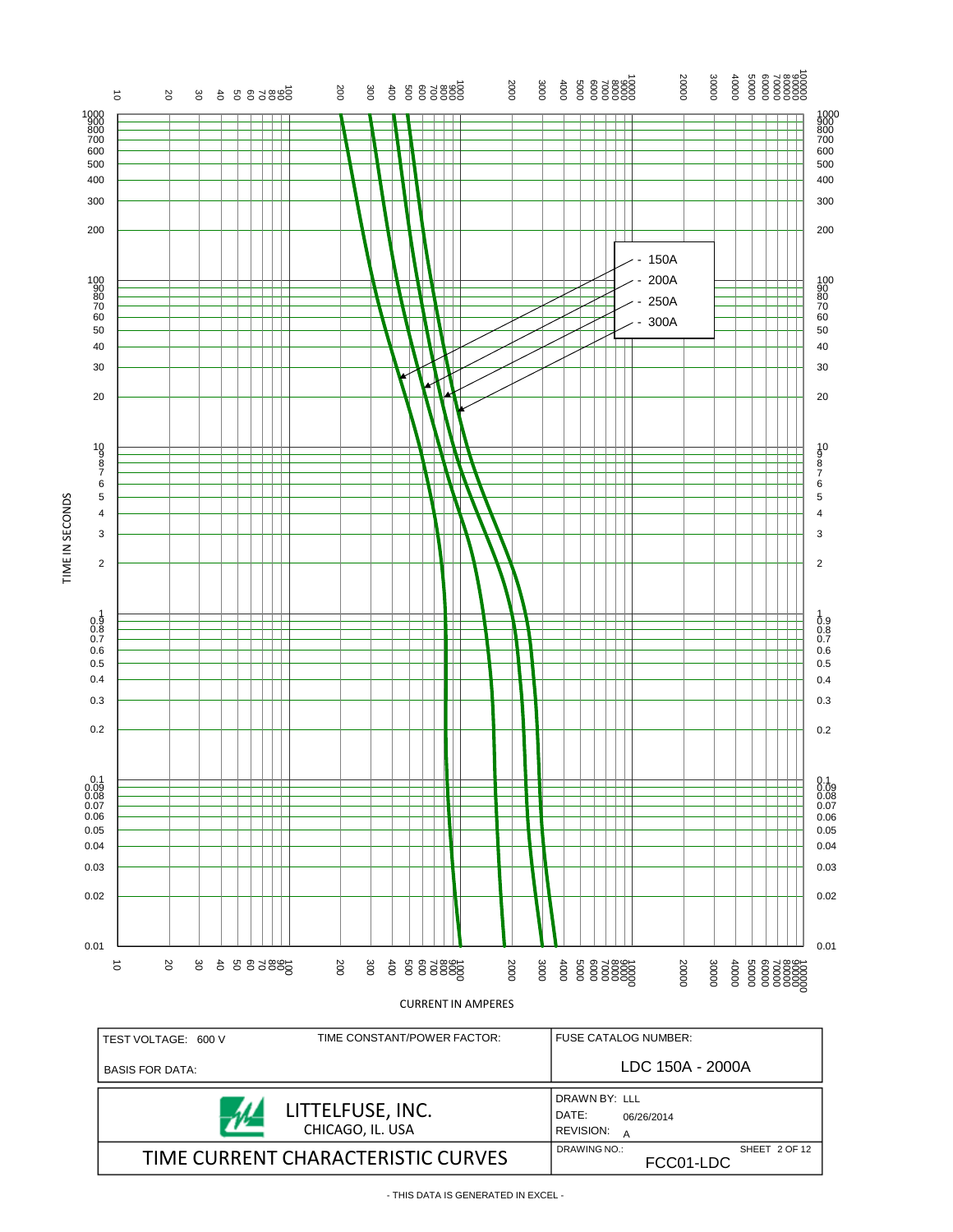

- THIS DATA IS GENERATED IN EXCEL -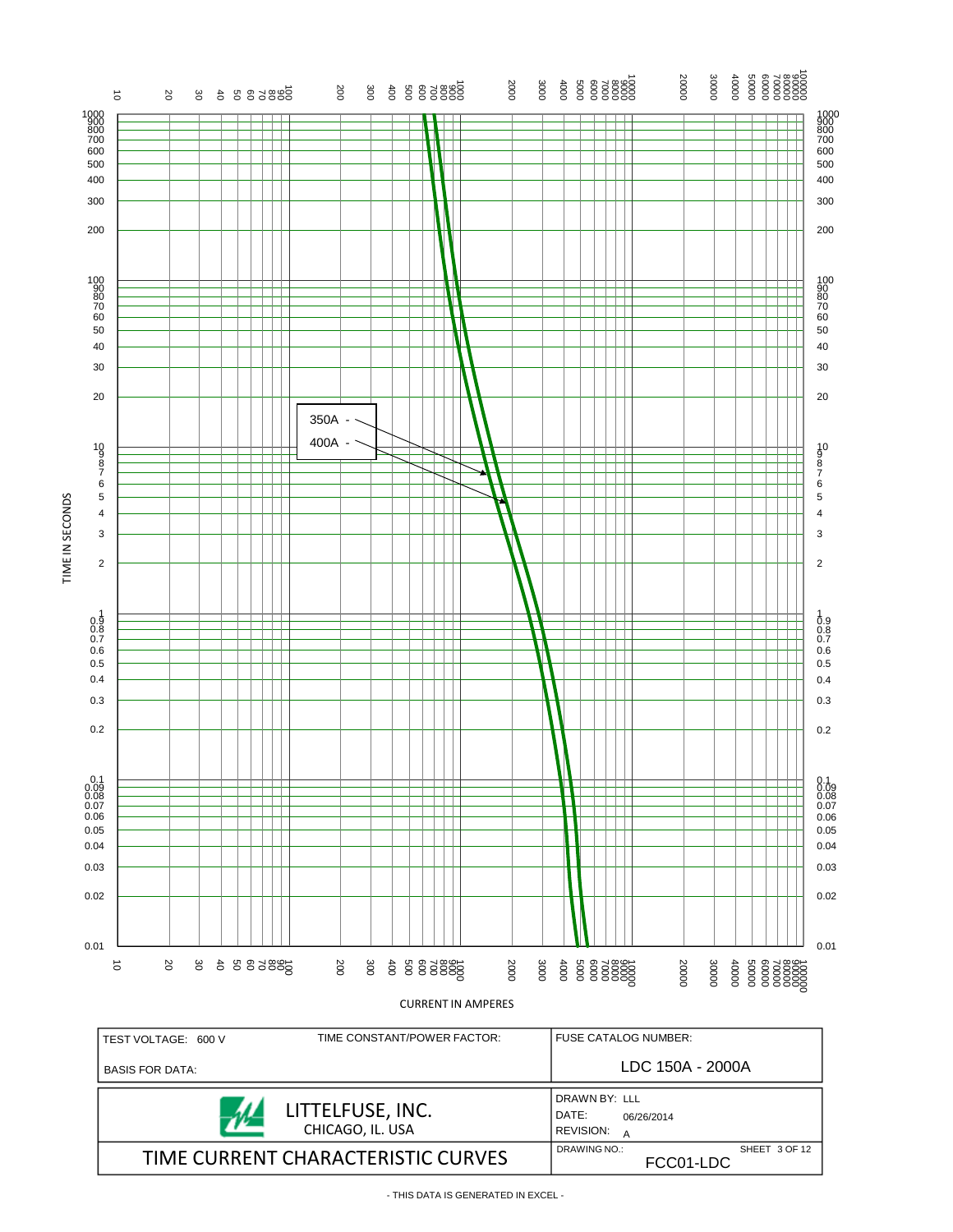

<sup>-</sup> THIS DATA IS GENERATED IN EXCEL -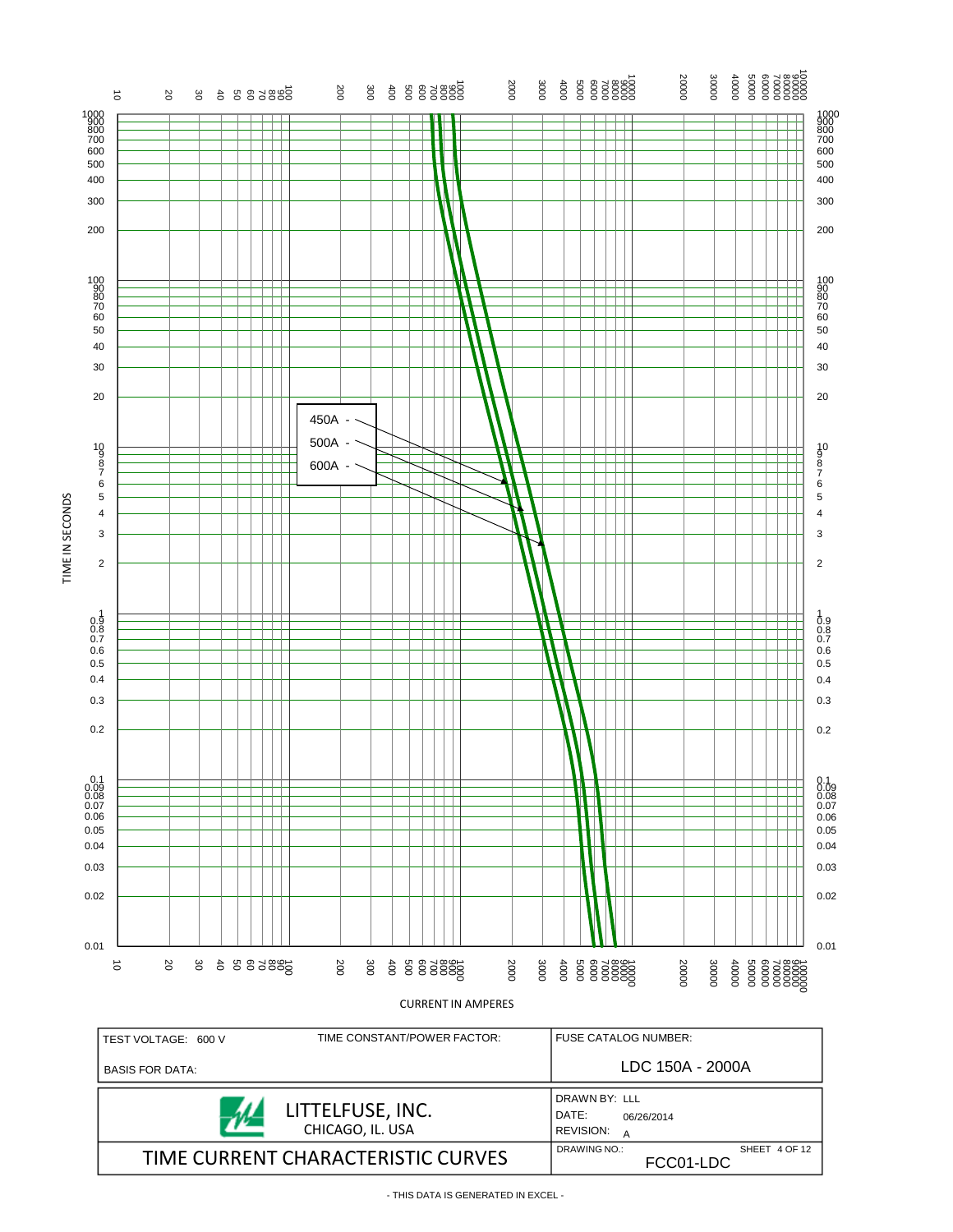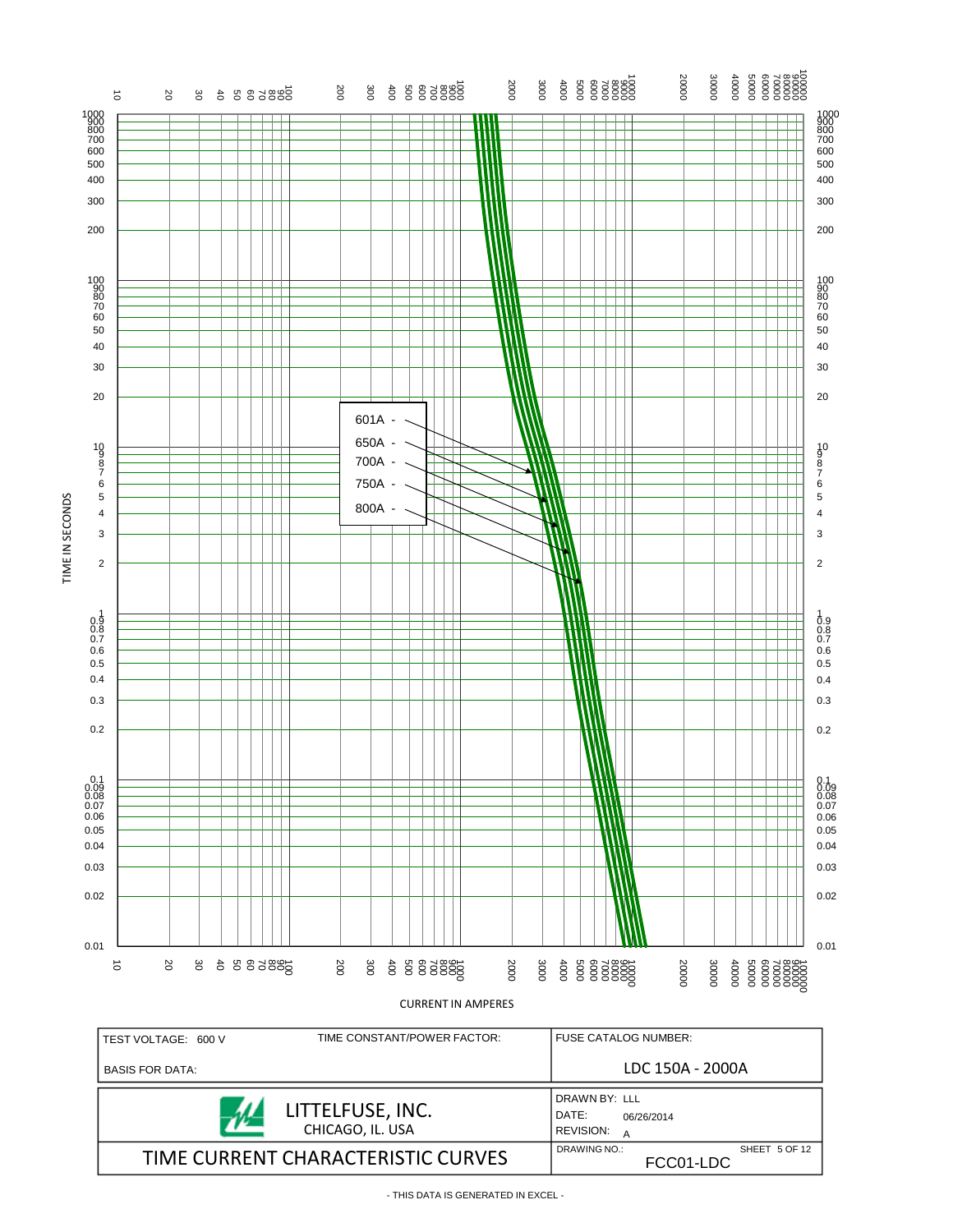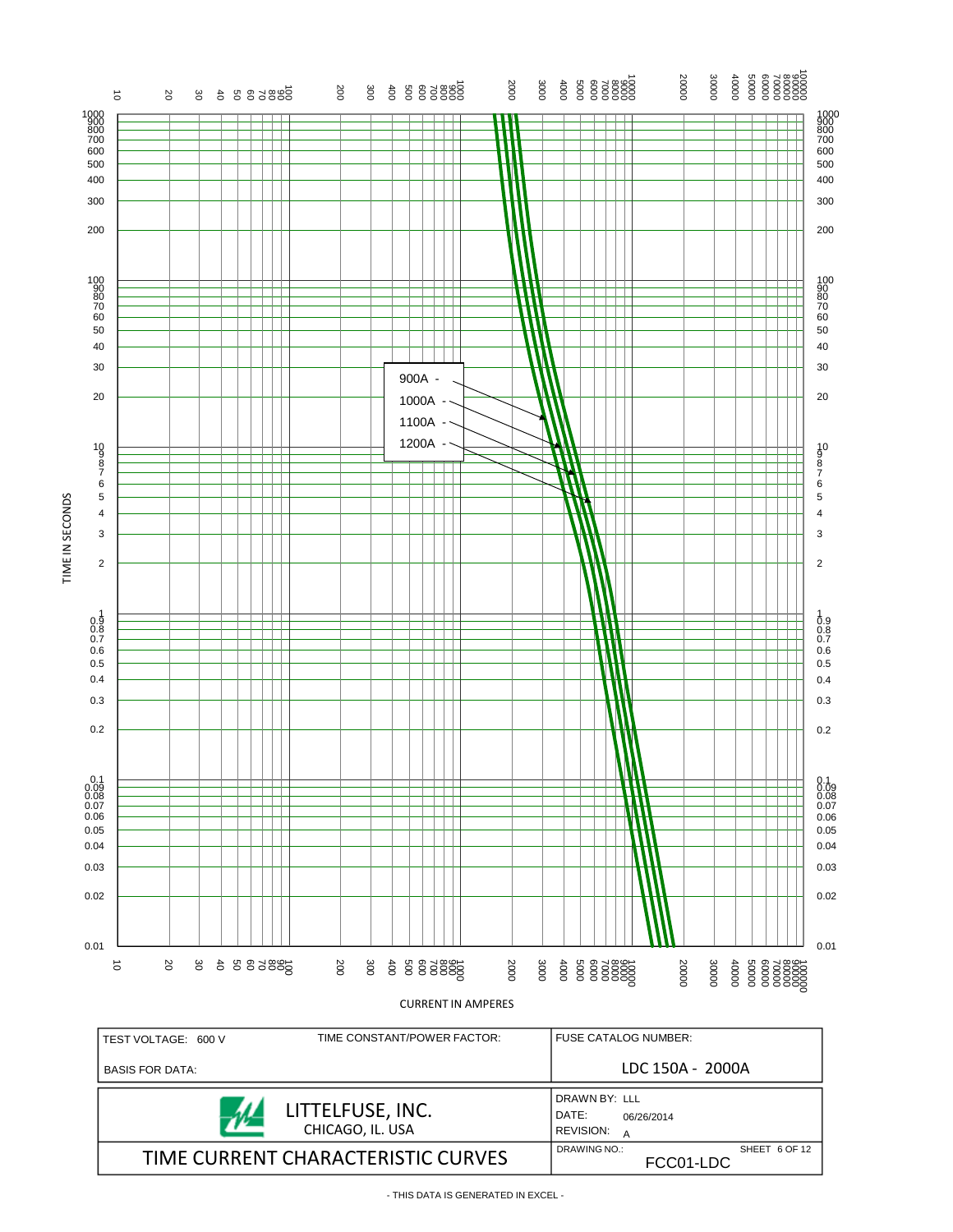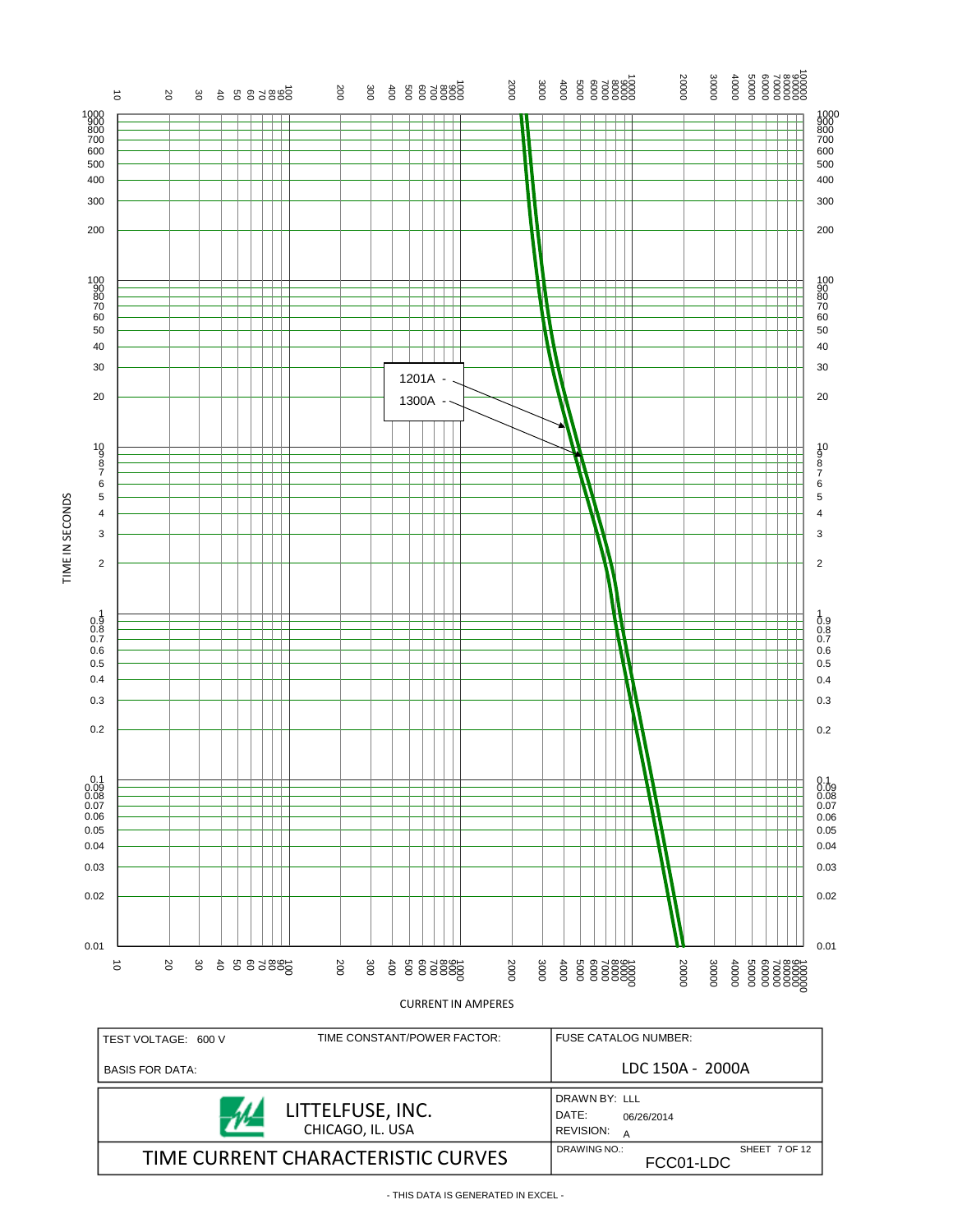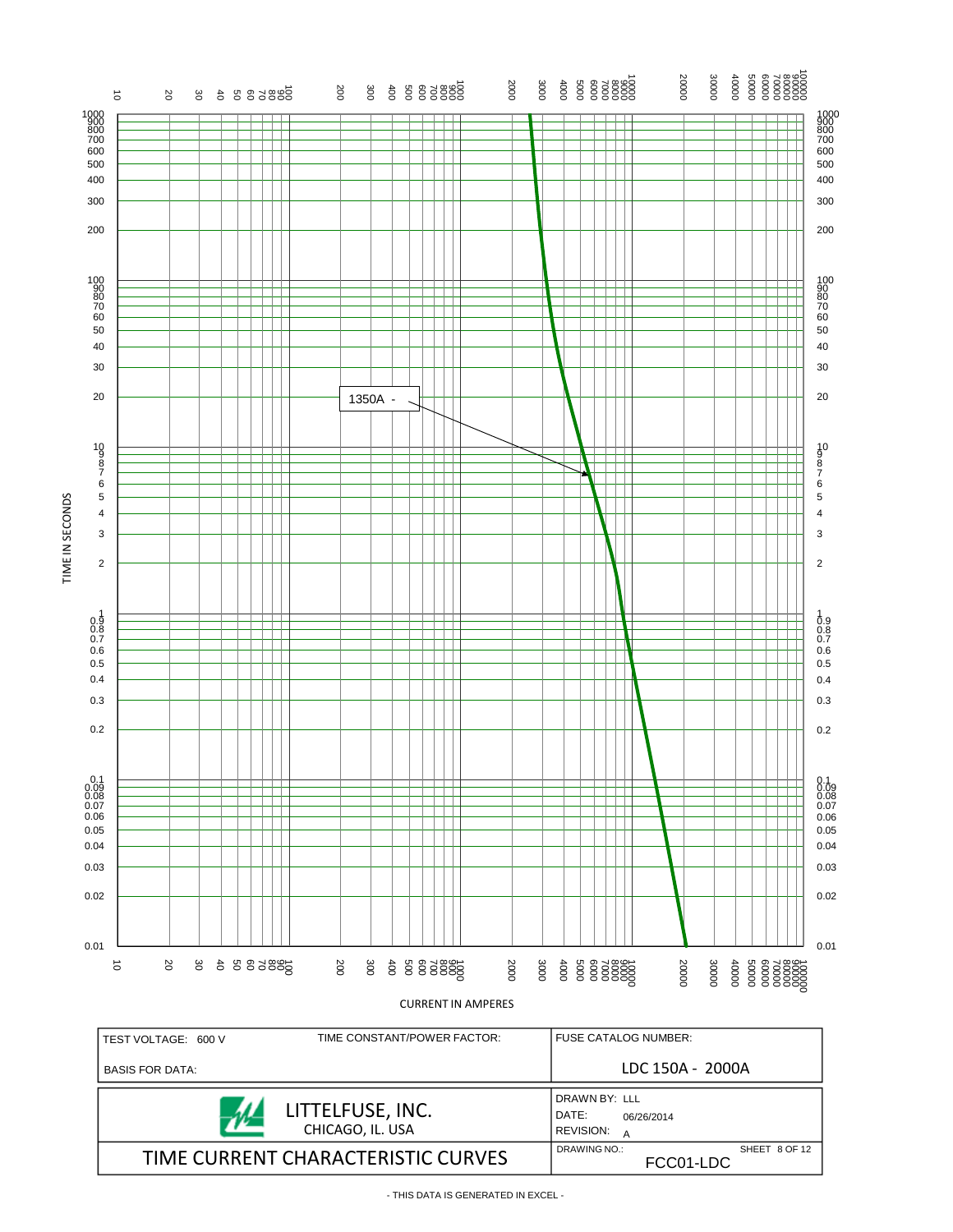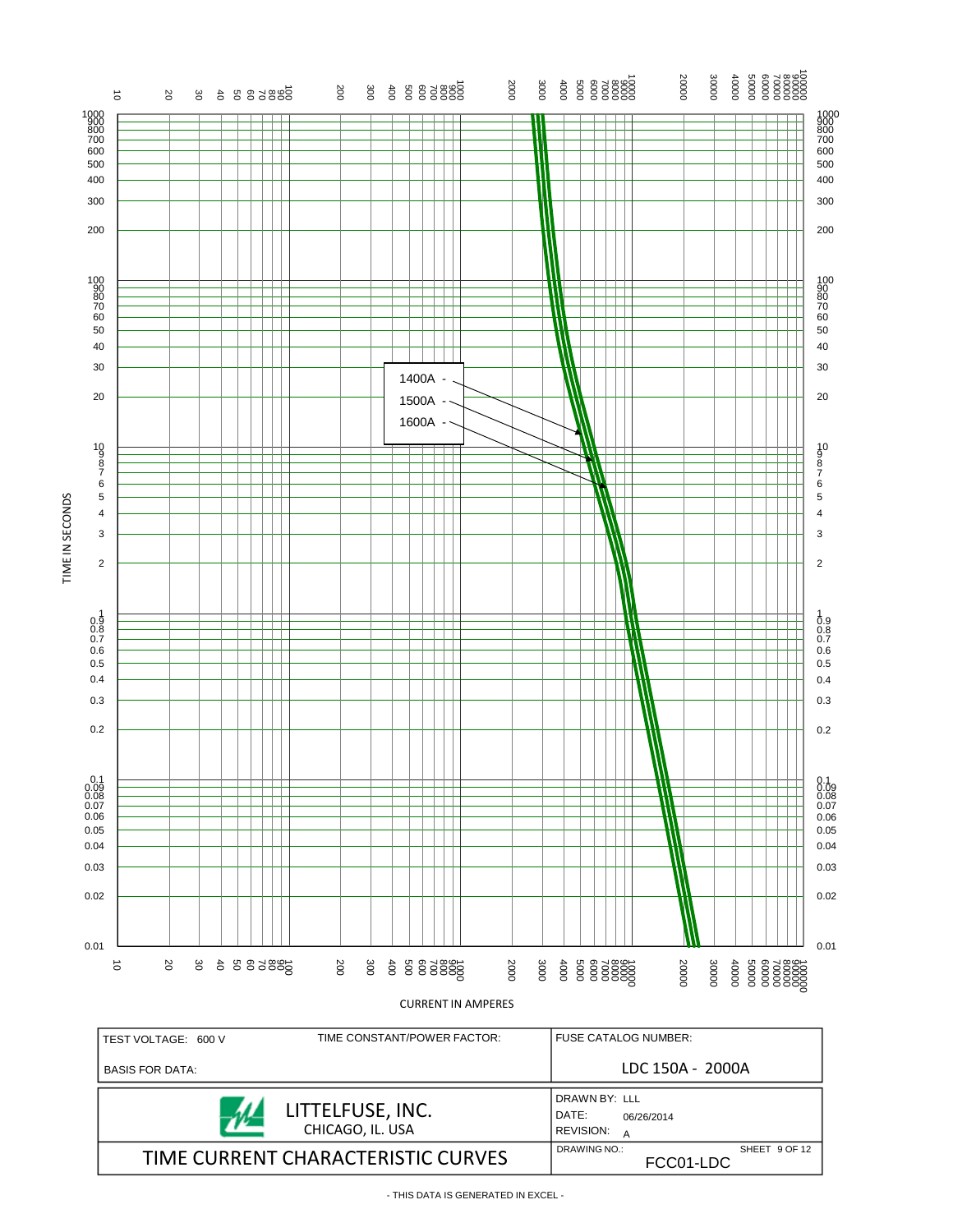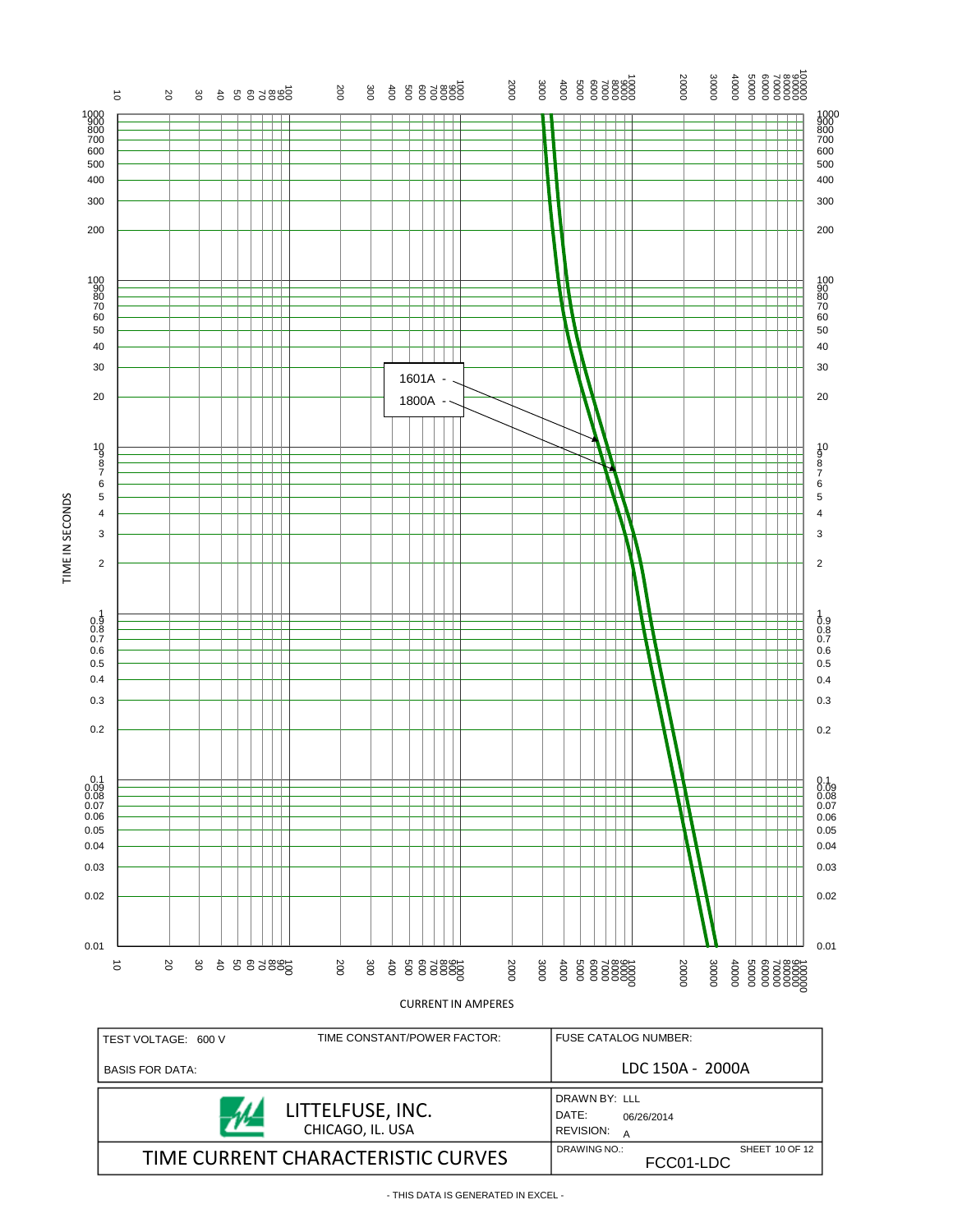